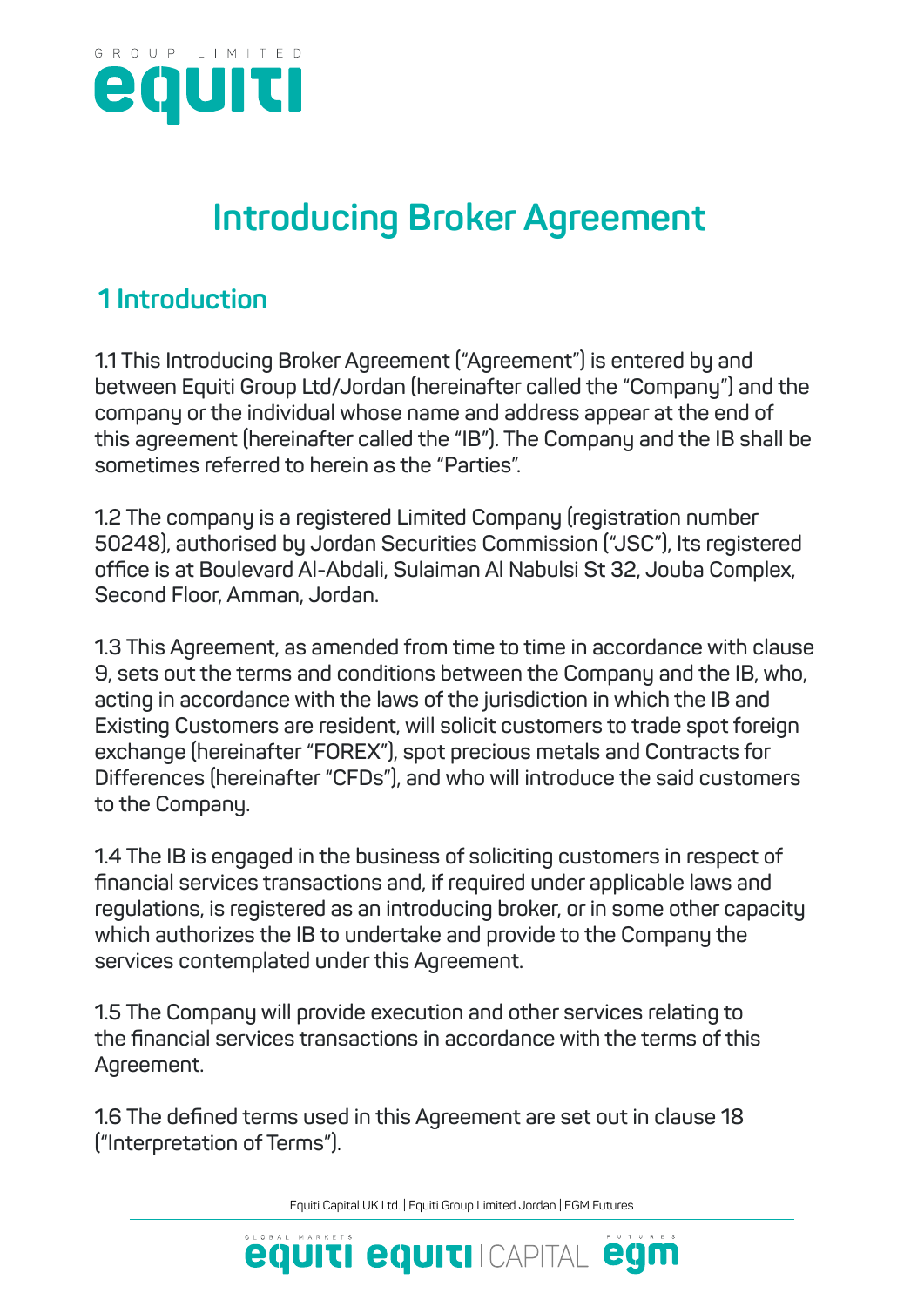

# **2 Commencement**

**2.1 This Agreement will commence on the Effective Date and will continue unless or until terminated by either Party in accordance with clause 9.**

# **3. Compliance**

**3.1 The IB acknowledges that its Principals have read and understood the Company's Terms and Conditions, which may be modified from time to time.** 

**3.2 The IB represents and warrants that all actions to be performed by it under this Agreement will comply with all laws, regulations, ordinances, organizational documents or rules applicable to the IB or to the jurisdiction in which the IB or its customers are resident or carry on business.** 

**3.3 The IB represents and warrants that, in respect of the services contemplated under this Agreement, it shall comply with all applicable laws, statutes, regulation and codes relating to the Securities Law, by, amongst other things:**

**3.3.1 maintaining adequate policies and procedures to ensure compliance with the Relevant Requirements;**

**3.3.2 promptly report to the Company any request or demand for any undue financial or other advantage of any kind received by the IB in connection with the performance of this Agreement;**

**3.3.3 ensuring that any officer, employee, agent, representative or such other person connected to the IB complies with the Relevant Requirements.**

**3.4 The IB will supply details and evidence of its status and business and of the licensing and/or authorization requirements applicable to the IB's activities at the Company's request.**

**3.5 The IB agrees that all Promotional Materials and the IB's website content relating to the Company and its services must be reviewed and approved**

Equiti Capital UK Ltd. | Equiti Group Limited Jordan | EGM Futures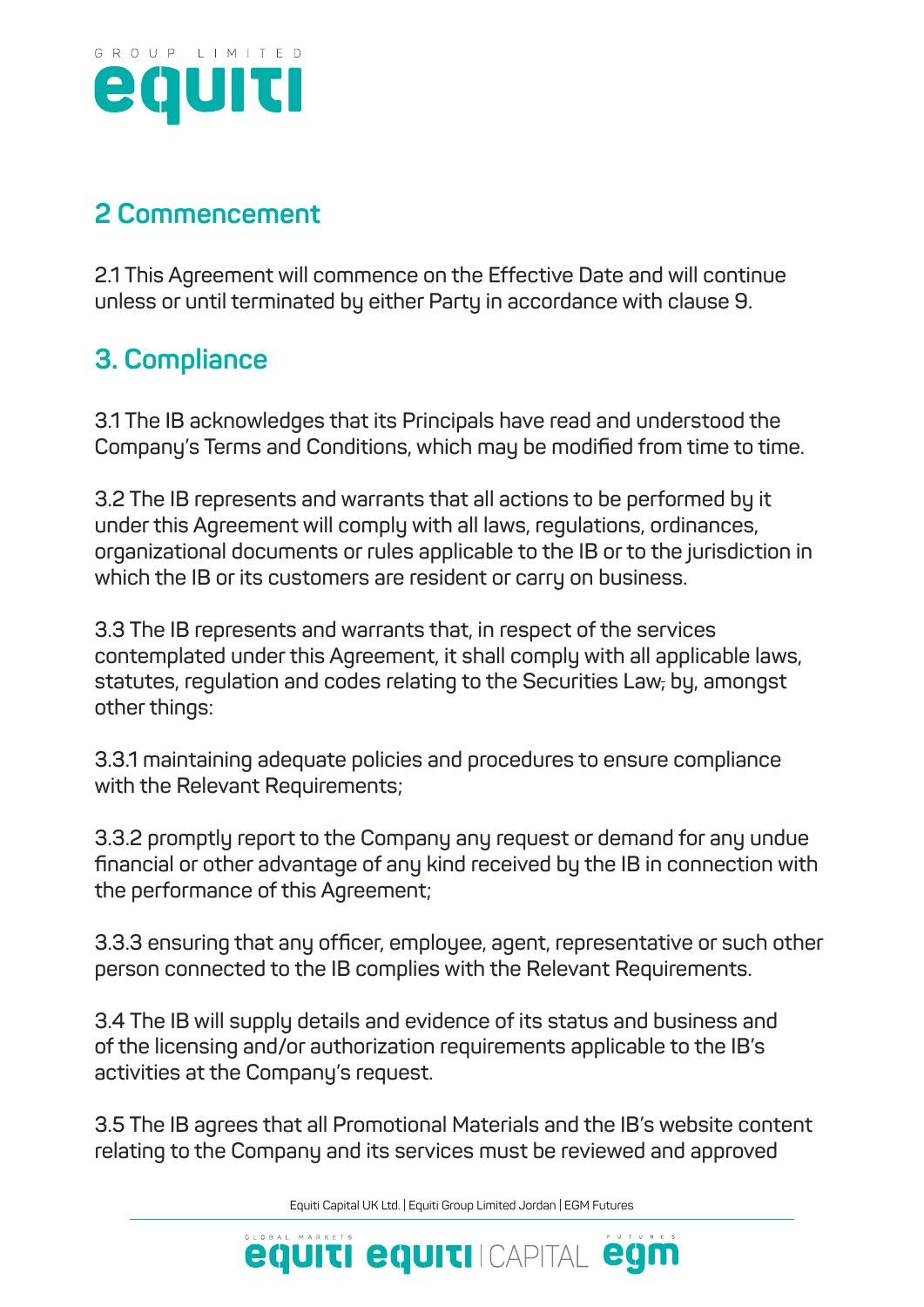

**by the Company prior to communication and distribution to Prospective Customers or Existing Customers.**

**3.6 The IB agrees that it must not accept funds from the customers but must instruct the customers to deposit/ wire transfer funds directly to the Company's bank accounts.** 

**3.7 The IB undertakes that it will not use the name or brand, any Proprietary Property or Proprietary Information or the trading platform of the Company in its dealings with any customer of the IB except for the purpose of soliciting customers to become customers of the Company and, once a customer has been introduced to the Company by the IB, only so long as the customer continues to have a trading account with the Company and solely for that purpose. The IB will not hold or operate a trading account for any customer of the IB in its own books or carry on any trades for any customer in respect of any matter for which the Company provides services to the customer pursuant to the Operative Agreements unless the IB is duly authorized or licensed to do so under the laws applicable to the IB or to the jurisdiction in which the IB or its customers are resident. The IB further agrees not to hold out or represent that any person is a customer of the Company in respect of any trading activity unless they hold trading account(s) in the books of the Company and such trades are conducted through such account(s).**

**3.8 The IB agrees that it will not in any way represent to any Prospective Customer or Existing Customer that the Company will guarantee such customer against loss or limit the loss of such customer and that it will not call for or attempt to collect required Initial Margin and/or Necessary Margin as established by the Company.**

**3.9 The IB will promptly advise the Company of any regulatory and/or legal investigation or illegal interference into its commercial affairs and will disclose to the Company details of any past sanctions imposed on the IB.** 

**3.10 The Company shall be responsible for providing Customers with any disclosures required under applicable law and regulations, including without limitation, those disclosures required by the rules or regulations of selfregulatory organizations or exchanges of which the Company is a member.** 

Equiti Capital UK Ltd. | Equiti Group Limited Jordan | EGM Futures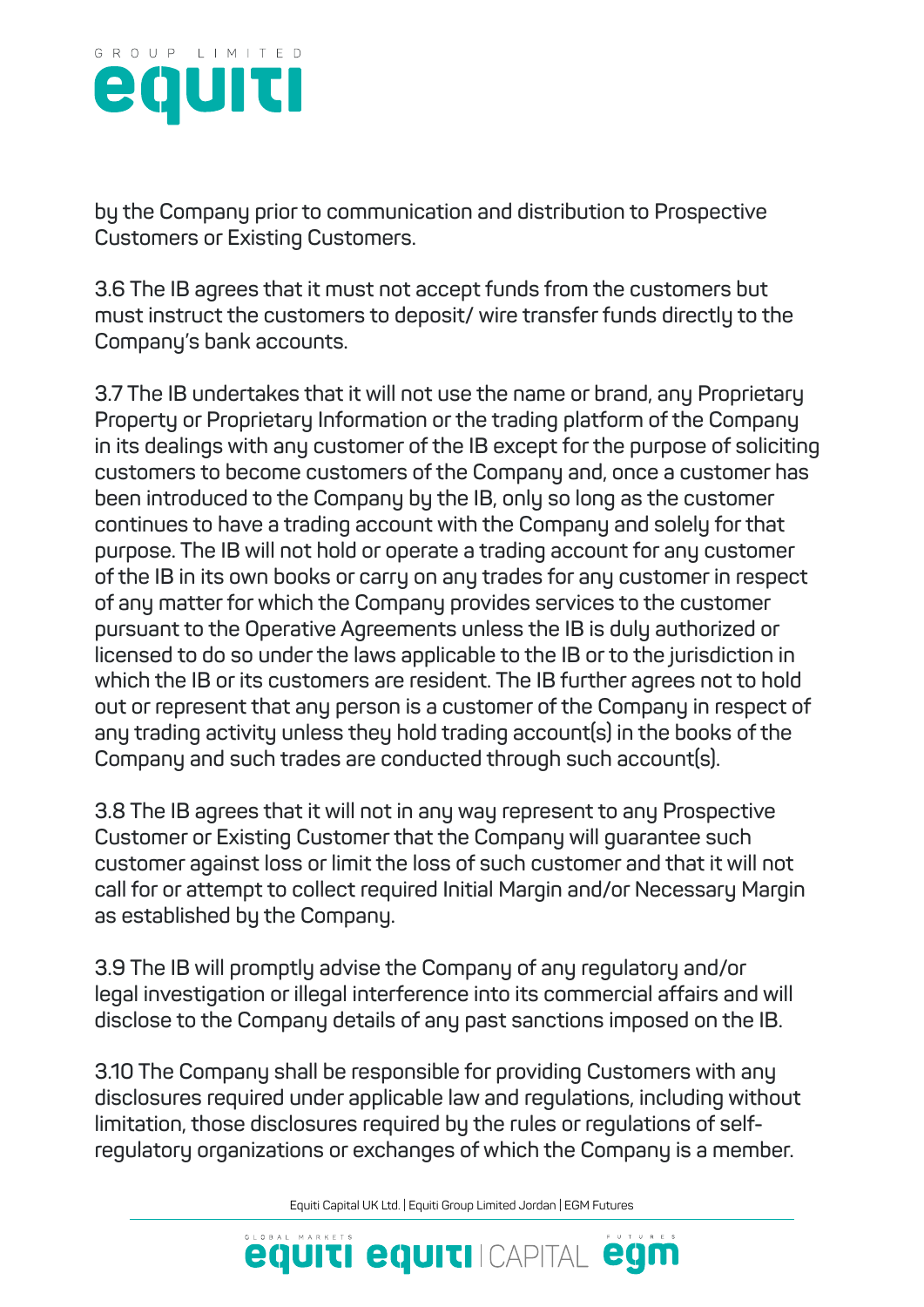

**If the IB is required under applicable laws and regulations to provide certain disclosures, the IB will be responsible for providing such disclosures.**

# **4 Discretionary Authority**

**4.1 The IB represents and warrants that the provision of Discretionary Services by the IB to its customers will not violate any law, regulation, ordinance, charter, by-law or rule applicable to the IB or to the jurisdiction in which the IB or its customer is resident.**

**4.2 The IB represents and warrants that it will not provide any Discretionary Services, nor will the IB permit any of the IB's employees or consultants to exercise any Discretionary Services over the customers' accounts, without first obtaining a signed power of attorney or trading authorization from the customer. Furthermore, the IB agrees that, in the absence of a valid power of attorney or acceptable trading authorisation, every action taken on behalf of customers' accounts will be expressly authorised by the customers and that authorisations to place/modify/delete Orders or open/close positions will be electronically recorded prior to transmission to the Company.**

**4.3 Without limiting the IB's compliance with clause 4.1, before performing any Discretionary Services for a Prospective Customer or an Existing Customer, the IB shall disclose to the customer that:**

**4.3.1 the IB is not an Affiliate of the Company;**

**4.3.2 the Discretionary Services are provided by the IB, not by the Company;**

**4.3.3 the Company shall not be responsible for the profitability of, and shall not be liable for any losses, costs, expenses or damages suffered by the customer arising from, Discretionary Services, advice, information or recommendations provided by the IB to the customer;**

**4.3.4 Margin Trading carries a high degree of risk to the customer's capital and it is possible to lose more than the customer's initial investment;**

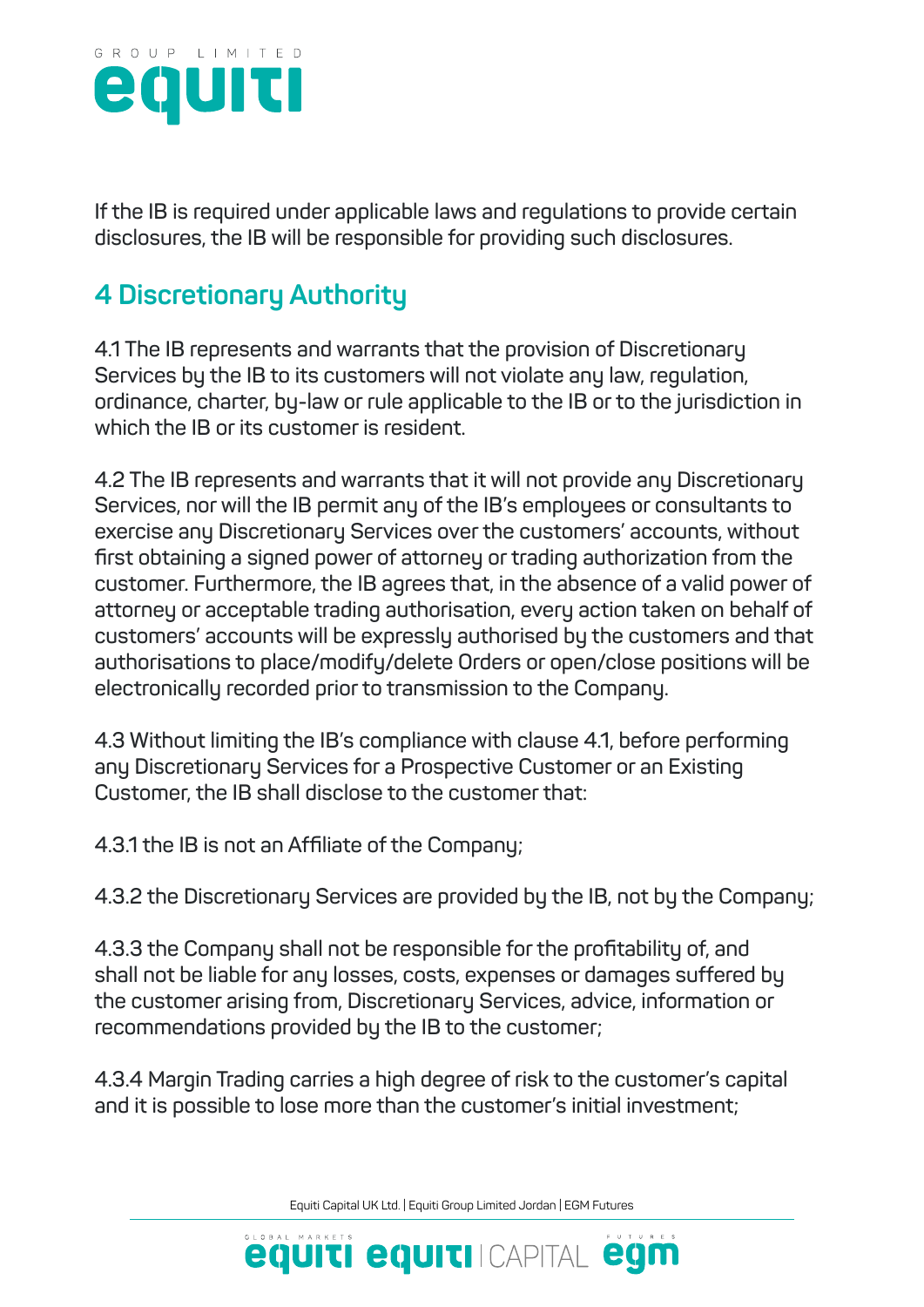

**4.3.5 the customer should not engage in Margin Trading and enter into Discretionary Services agreement with the IB unless the customer understands all the risk and other significant aspects involved in dealing in such products and the true extent of the customer's exposure to the risk of loss;**

**4.3.6 Margin Trading may not be suitable for all investors, therefore if the customer does not fully understand the risks involved, the customer should seek independent advice; and**

**4.3.7 past performance does not guarantee future results.**

# **5 Compensation**

**5.1 When requested, the Company may quote a wider Spread for certain Currency Pairs for customers introduced by the IB and the Company will pay to the IB the total of the wider spread or part thereof, as set out in the Addendum to this Agreement when applicable.**

**5.2 When requested, the Company may charge customers, introduced by the IB, additional commissions and pay these amounts to the IB in accordance with clause 5.4. of this Agreement. The IB agrees that the Company will determine, in its sole discretion, the maximum commission charge allowable on each Transaction. The Company reserves the right to alter or amend its schedule of allowable commissions at any time upon Written Notice to the IB.**

**5.3 In addition to amounts payable in accordance with clauses 5.1 and 5.2, the Company may pay to the IB additional compensation as set out in Addendum to this Agreement.**

**5.4 The Company has the right not to pay to the IB the compensation for Completed Transactions if:**

**5.4.1 the Company feels that Transactions are being opened and closed just for the benefit of earning compensation for the IB (sometimes called churning).**

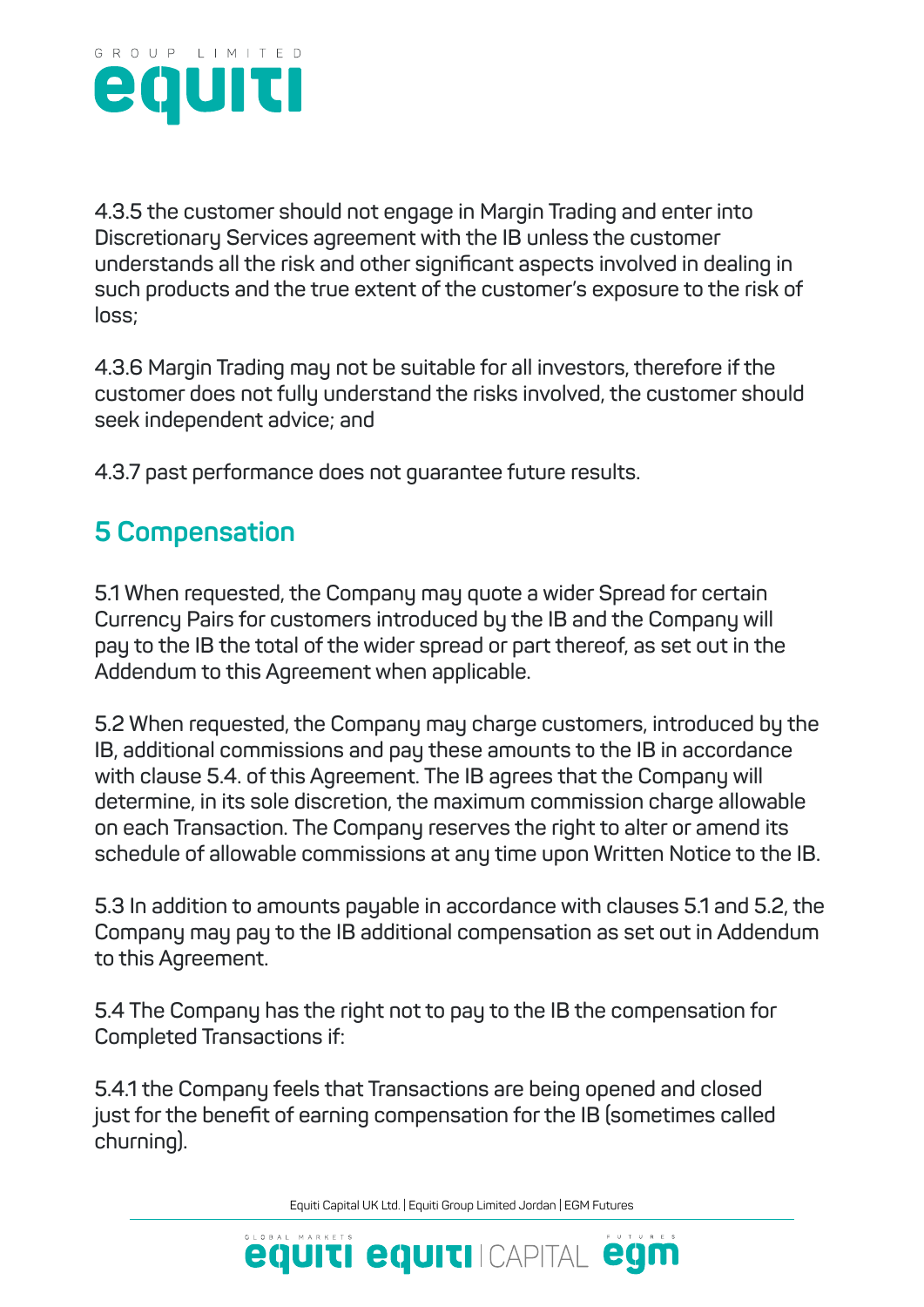

**5.4.2 the Company feels that the Transactions opened or closed by the IB are not in the best interest of the client.**

**5.4.3 the Company reasonably believes that some form of market abuse or regulatory breach may have taken place or may result from the Completed Transaction.**

**5.4.4 the Company feels that the Transactions opened or closed by the IB are executed outside the Company's client agreement.**

**5.5 The Company will pay compensation to the IB for completed trades in real time, save where the company has notified the IB otherwise by Written Notice. The Company reserves the right to alter or amend this clause at any time upon Written Notice to the IB.**

#### **6. Introduction of customers**

**6.1 Each customer introduced to the Company by the IB must be eligible to become a customer of the Company and must open a trading account with the Company by:**

**6.1.1 completing the Company's "Online Application Form", or**

**6.1.2 sending to the Company a completed, signed and dated copy of the "Offline Application Form" to Open a Personal/Corporate Trading Account, and by providing:**

**6.1.3 documents proving the customer's identity and address in respect of a Personal Trading Account, or**

**6.1.4 requested company documentation, shareholders' details and directors' proof of address and identification in respect of a Corporate Trading Account.**

**6.2 Where an introduced customer has communicated to the Company that it wishes to be unlinked from the IB (the "Unlinked Client"), the Company shall, from the date of such communication, cease paying the IB compensation**

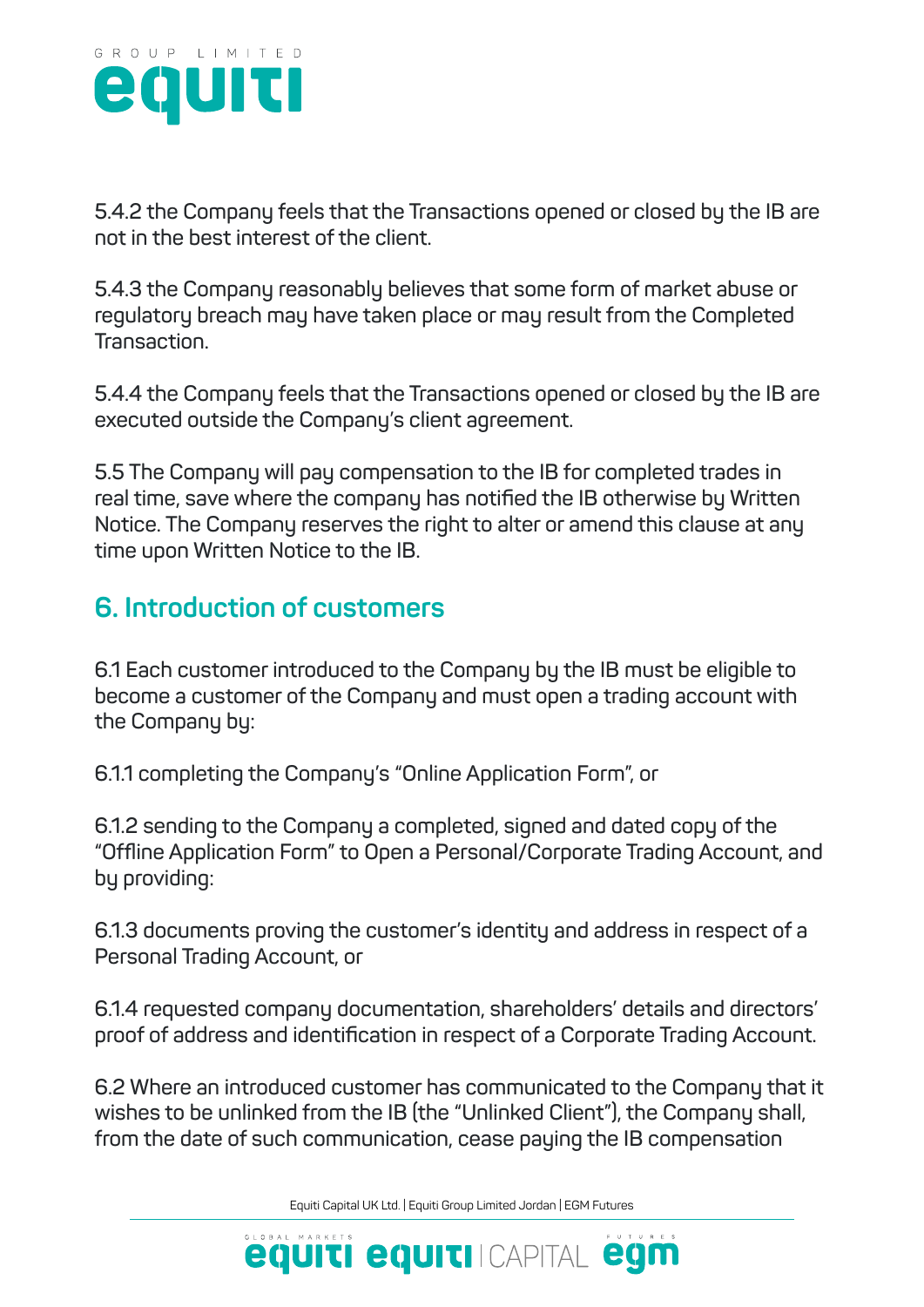

**in respect of the Unlinked Client. Any existing (but unpaid) compensation in respect of the Unlinked Client shall be transferred to the IB, and the IB shall have no further rights in respect of the Unlinked Client.**

**6.3 The company reserves the right not to recognize any customer as introduced by the IB if the customer did not register through the IB Referral link or did not send a confirmation email requesting to link his account to the IB.** 

**6.4 The Company reserves the right to determine, in its sole discretion whether a customer has been introduced by the IB if the customer's registration was not carried out in accordance with clause 6.3.**

**6.5 The Company reserves the right not to accept the customer as being introduced by the IB and not to pay to the IB the compensation for the Completed Transactions made by such customer, if:**

**6.5.1 the customer opens a trading account with the Company more than five Business Days before the customer is introduced to the Company by the IB, or**

**6.5.2 the customer already has a trading account with the Company or any Affiliate more than five Business Days before the customer is introduced to the Company by the IB.**

**6.6 The Company has the right to reject any potential customer who does not meet the criteria detailed in the Company's internal compliance procedures and the IB hereby agrees that all new account applications must be approved by the Company in writing before trading can commence.**

**6.7 All customers of the IB as of the date of this Agreement and introduced to the Company during the course of this Agreement, remain clients of the Company upon termination or cessation of this Agreement. The IB shall not interfere with the customer's right to maintain the customer's account with, or transfer the customer's account to or from, the Company.**

Equiti Capital UK Ltd. | Equiti Group Limited Jordan | EGM Futures

**equiti equiti** Icapital egm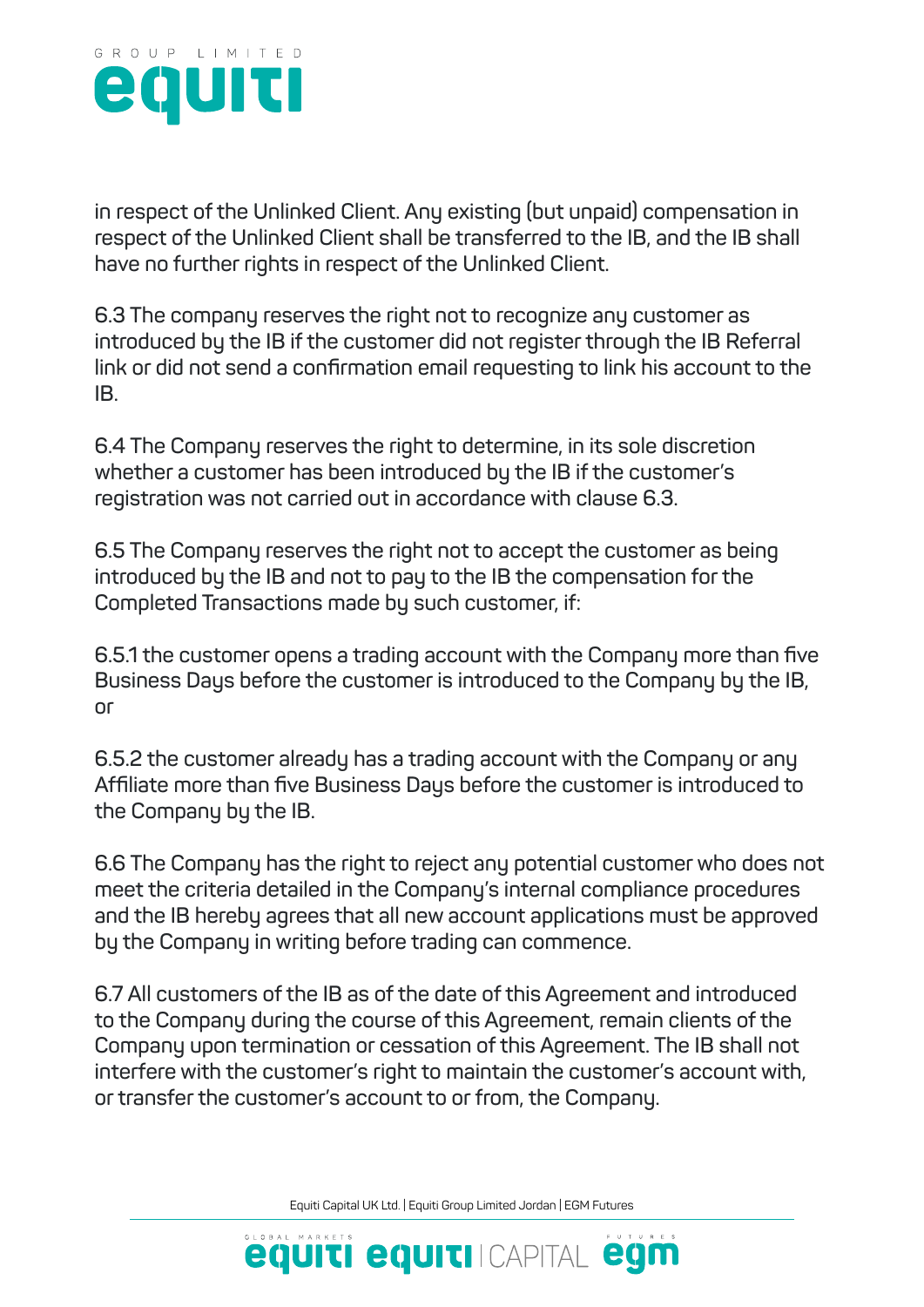

## **7 Limitations of liability and indemnity**

**7.1 The Company will not be liable for any loss or expense incurred by the IB in connection with, directly or indirectly arising from, the acts, omissions or negligence of any third party.**

**7.2 The IB will indemnify the Company and keep the Company indemnified on demand in respect of all liabilities, costs, claims, demands and expenses of any nature whatsoever which the Company suffers or incurs as a direct or indirect result of any act or omission of the IB in connection with its relationship with the Company or any customer introduced by the IB to the Company or any failure by the IB to perform any of the IB's obligations under this Agreement or any breach of any provision of this Agreement including Introducing Broker Agreement.**

**7.3 Unless specifically provided in this Agreement, the Company shall in no circumstances be liable to the IB for any consequential direct or indirect losses, loss of profits, loss of opportunity, costs, expenses, penalties or damages the IB may suffer in relation to this Agreement.**

**7.4 Subject to the terms of this Agreement, the IB agrees to indemnify and hold the Company and its Principals, shareholders, officers, directors, employees, agents and representatives harmless from and against any and all claims, damages, costs, penalties (including those stemming from regulators) involving the IB's activities or its customers' accounts including account deficits, loss or losses and expenses (including legal fees) that the Company may sustain or become liable or answerable for or shall pay, as a result of any alleged act, practice, conduct or omission of the IB or its Principals, shareholders, officers, directors, employees, agents or representatives with respect to the customers introduced to the Company by the IB.**

#### **8 Written Notice**

**8.1 Any Written Notice under this Agreement may be made or given by any of the following means:**

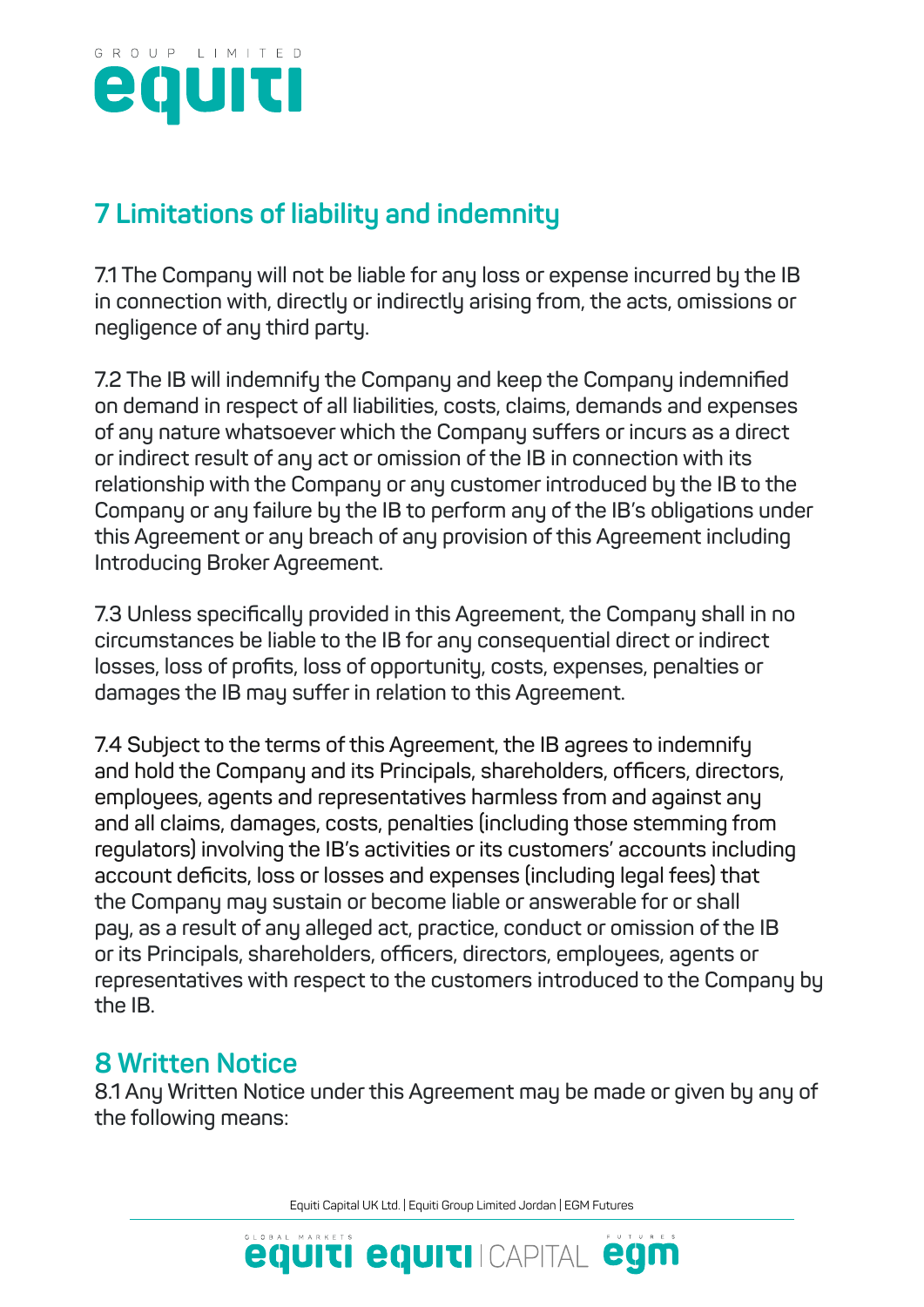

#### **8.1.1 email;**

**8.1.2 facsimile transmission;**

**8.1.3 post; or**

**8.1.4 published on the Company News Webpage.**

**8.2 All contact details provided by the IB, e.g. address, email address or fax number as last notified will be used as applicable.**

**8.3 Any such Written Notice will be deemed to have been served:**

**8.3.1 if sent by email, within one hour after emailing it, unless a "not sent" or "not received" notice is received from email server;**

**8.3.2 if sent by fax, at the completion of transmission during business hours at its destination or, if not within business hours, at the opening of the next period of business hours, but subject to:**

**8.3.2.1 proof by the sender that the sender holds a printed transmission report confirming dispatch of the transmitted notice; and**

**8.3.2.2 the sender not receiving any telephone calls from the recipient within one hour from the above time, that the fax has not been received in a legible form.**

**8.3.3 if sent by post, seven calendar days after posting it;**

**8.3.4 if posted on the Company News Webpage, within one hour after it has been posted.**

**8.4 For the purpose of clause 8, "business hours" mean between 9:00 a.m. and 6:00 p.m. Jordan time on a Business Day.**

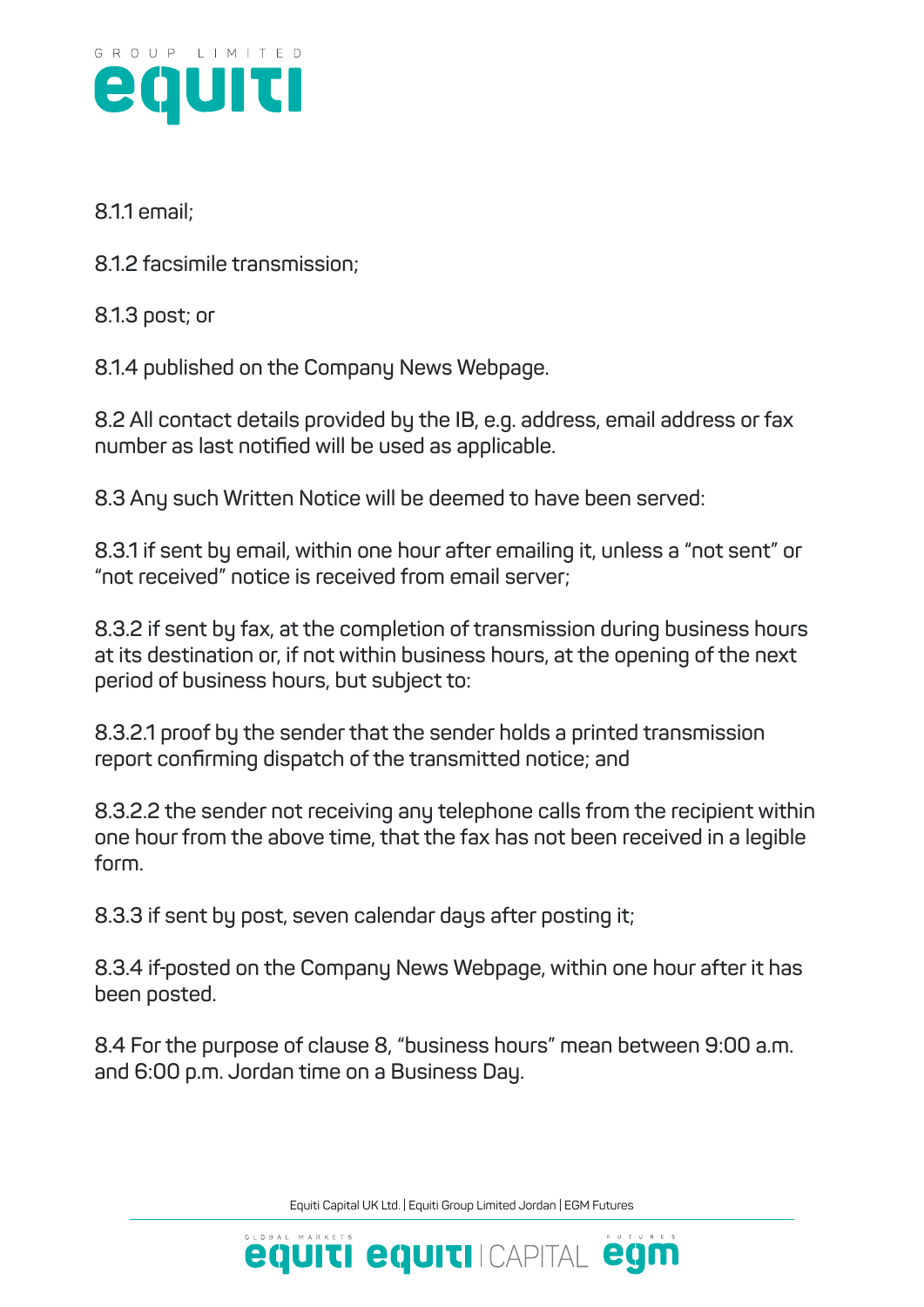

#### **9 Amendment and termination**

**9.1 The IB acknowledges that the Company has the right to modify the terms of this Agreement, Addendum and/or Appendix at any time giving to the IB ten Business Days Written Notice prior to such changes. Any such amendments will become effective on the date specified in the notice.**

**9.2 The IB may terminate this Agreement by written notice at any time. The Company may terminate the Terms by providing you with at least thirty (30) days written notice of termination unless circumstances require us to provide a shorter notice period.**

**9.3 The Company may terminate this Agreement with immediate effect by giving Written Notice to the IB, if:**

**9.3.1 the IB, or its Principals, directors, officers and managers are convicted of a crime or serious violation of law that bears on their honesty and integrity;**

**9.3.2 the Company determines, in its sole discretion, that the IB has committed acts that are inconsistent with (i) the provisions of the Company's Terms and Conditions (ii) the material provisions of this Agreement or (iii) fair, just and equitable principles of trade;**

**9.3.3 the IB does not comply (whether wholly or partly) with clause 3 of this Agreement; or**

**9.3.4 the IB does not meet the criteria set out in Addendum and/or Appendix when applicable** 

**9.4 Termination of this Agreement shall have the effect of terminating the compensation arrangement as set out in clause 6 of this Agreement and in the Addendum with immediate effect. Any such termination will not affect any existing legal rights or obligations under this Agreement which have arisen prior to termination.**

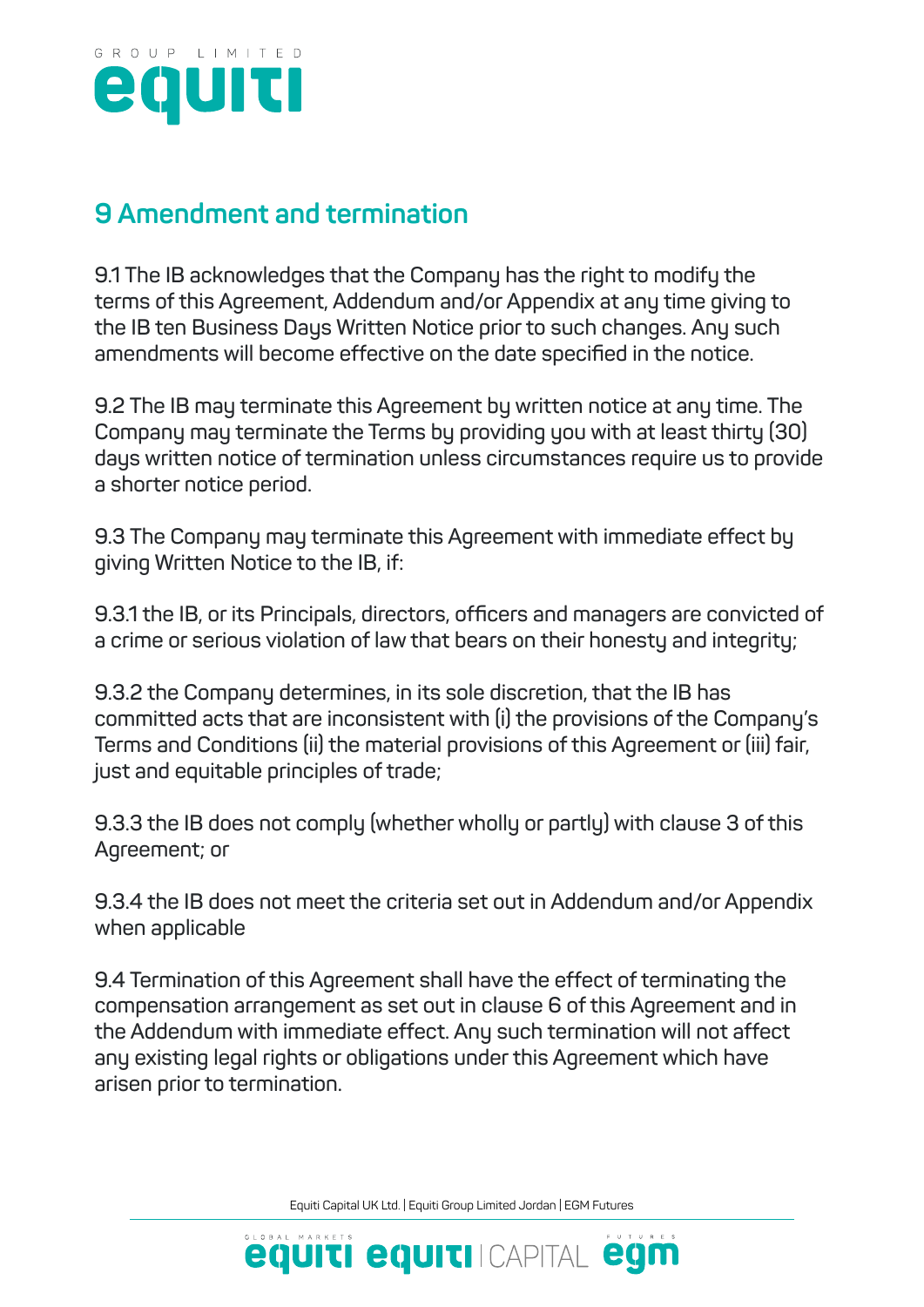

## **10 Personal data and recording of telephone calls**

**10.1 The Company may use, store or otherwise process personal information provided by the IB.**

**10.2 If the IB is an individual, the Company is obliged to supply the IB, on request, with a copy of personal data which it holds about the IB (if any),** 

**10.3 By entering into this Agreement, the IB will be consenting to the transmittal of the IB's personal data (and/ or have obtained consent from individuals working on the IB's behalf)** 

**10.4 The IB agrees that the Company may pass information about the IB which the IB has provided to other companies in the Company's group and to external companies to help the Company to process and/or analyse it as a part of fulfilling the Company's obligations under this Agreement. If the IB does not wish the IB's personal data to be used for such purposes, the IB shall give the Company Written Notice.**

**10.5 Such personal data may also be used for marketing purposes, or to conduct market research for the Company or other companies in its group that may use the personal data to bring to the attention of the IB products and services that may be of interest to the IB. If the IB does not wish the IB's personal data to be held for such purposes, the IB shall give the Company Written Notice.**

**10.6 Telephone conversations between the IB and the Company may be recorded. All instructions received by telephone will be binding as if received in writing. Any recordings shall be and remain the sole property of the Company and will be accepted by the IB as conclusive evidence of the instructions or conversations so recorded. The IB agrees that the Company may deliver copies of transcripts of such recordings to any court, regulatory or government authority.**

#### **11. Consent to direct contact**

**11.1 The IB expressly invites the Company, for the purpose of administering** 

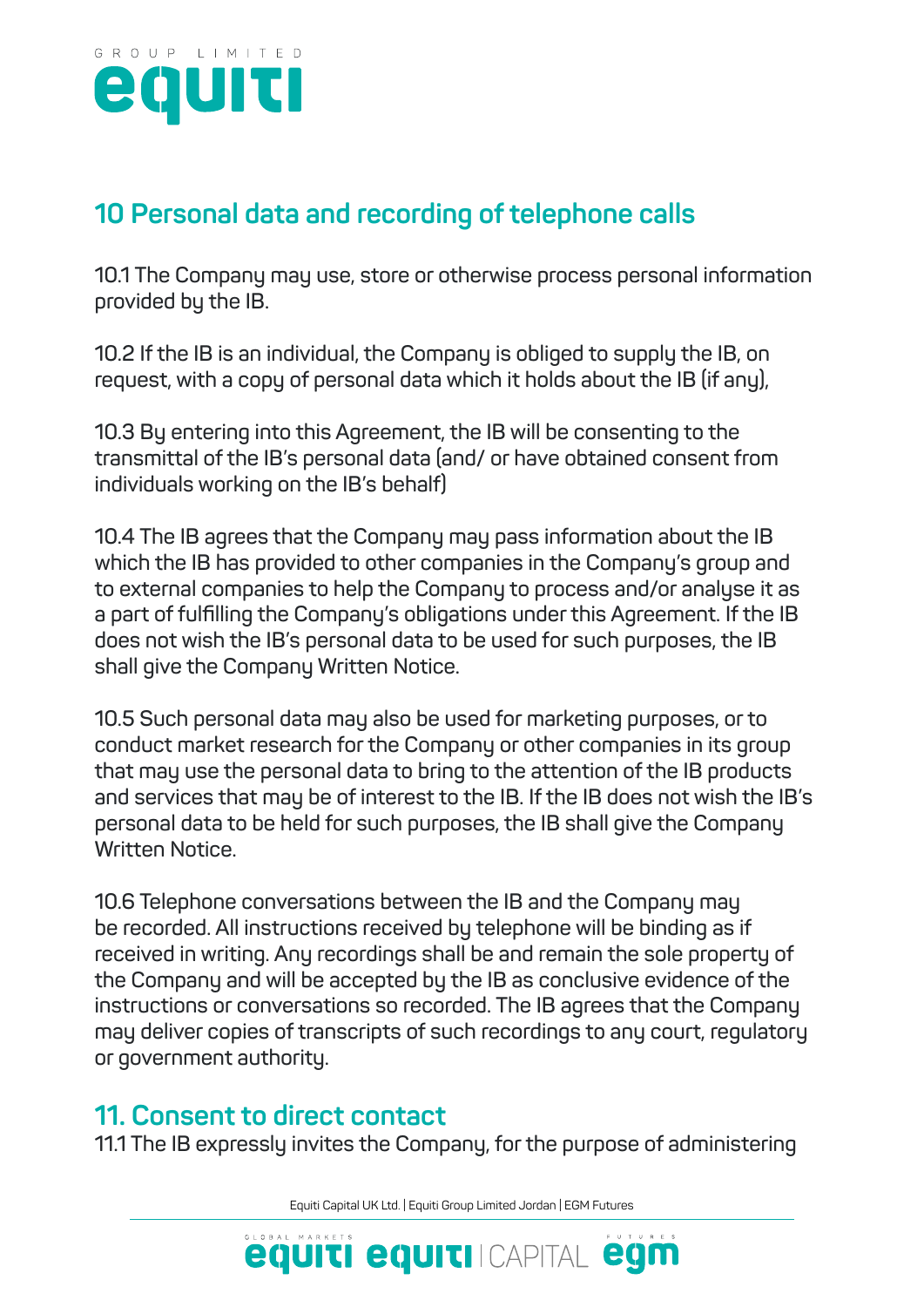

**the terms of this Agreement or otherwise marketing financial services and products, from time to time, to make direct contact with the IB by telephone, fax or otherwise.**

**11.2 The IB consents to such communications and acknowledges that such communication would not be considered by the IB as being a breach of any of the IB's rights under any relevant data protection and/or privacy regulations.**

# **12 Confidentiality**

**12.1 The information which the Parties hold about Prospective Customers or Existing Customers is confidential and will not be used for any purpose other than as described in this Agreement or the Operative Agreements. Information of a confidential nature will be treated as such provided that such information is not already in the public domain. Information of a confidential nature will only be disclosed to any person other than an Affiliate of the Company, in the following circumstances:**

**12.1.1 where required by law or if requested by any regulatory authority or exchange having control or jurisdiction over the Company or the IB (or any respective associate);**

**12.1.2 to investigate or prevent fraud or other illegal activity;**

**12.1.3 if it is in the public interest to disclose such information;**

**12.1.4 at the customer's request or with the customer's consent; or**

**12.1.5 as provided in the Operative Agreements.**

**12.2 Except as otherwise provided in this Agreement, or as the Company** 

**may otherwise consent to in writing, the IB will keep confidential and not disclose, or make any use of, except for the benefit of the Company, at any time, either during or subsequent to the termination of this Agreement, any Proprietary Information. The IB acknowledges and agrees that any**

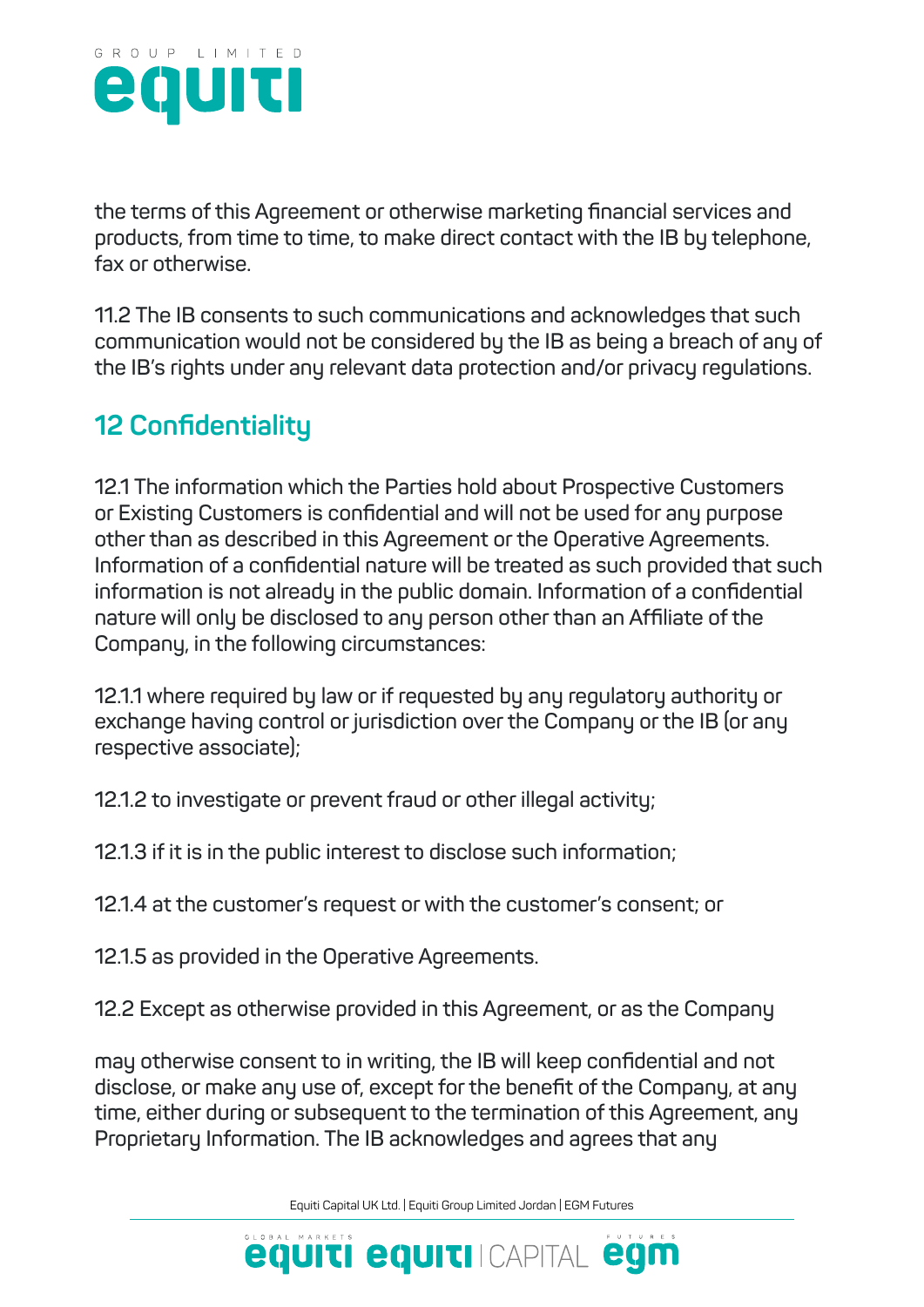

**Proprietary Information is given to the IB in confidence, solely to permit the IB to fulfil its obligations to the Company under this Agreement, and that such information derives actual or potential economic value by virtue of its confidentiality and nondisclosure to the public or other persons who could obtain economic value from their disclosure or use. The IB shall not, under any circumstances, deliver, reproduce or allow any Proprietary Information, or any documentation relating thereto, to be delivered to, or used by, any person or entity whatsoever without prior written consent of a duly authorised representative of the Company.**

# **13 Proprietary Property**

**13.1 Subject to terms and conditions of this Agreement, the Company hereby grants to the IB, for the duration of this Agreement, a non-exclusive and revocable license to use Proprietary Property.**

**13.2 Proprietary Property, regardless of the author, shall remain the sole property of the Company and shall be accounted for and returned by the IB to the Company on demand. It is expressly understood that the IB's license to the use or possession of Proprietary Property is to fulfil its obligations to the Company under this Agreement and that the IB has no other right or proprietary interest in the Proprietary Property other than the license provided in this clause.**

**13.3 In the event of the termination of this Agreement for any reason, the IB will promptly surrender, and deliver to the Company, Proprietary Property, including but not limited to, all materials, equipment, documents and data pertaining to its relationship with, or to any Proprietary Information of, the Company, including all copies thereof.**

**13.4 The IB agrees to indemnify the Company and keep it indemnified at all times against all or any costs, claims, damages or expenses incurred by the Company, or for which the Company may become liable, with respect to any Proprietary Property infringement claim or other claim relating to the provision of services supplied by the IB to the Company during the course of this Agreement.**

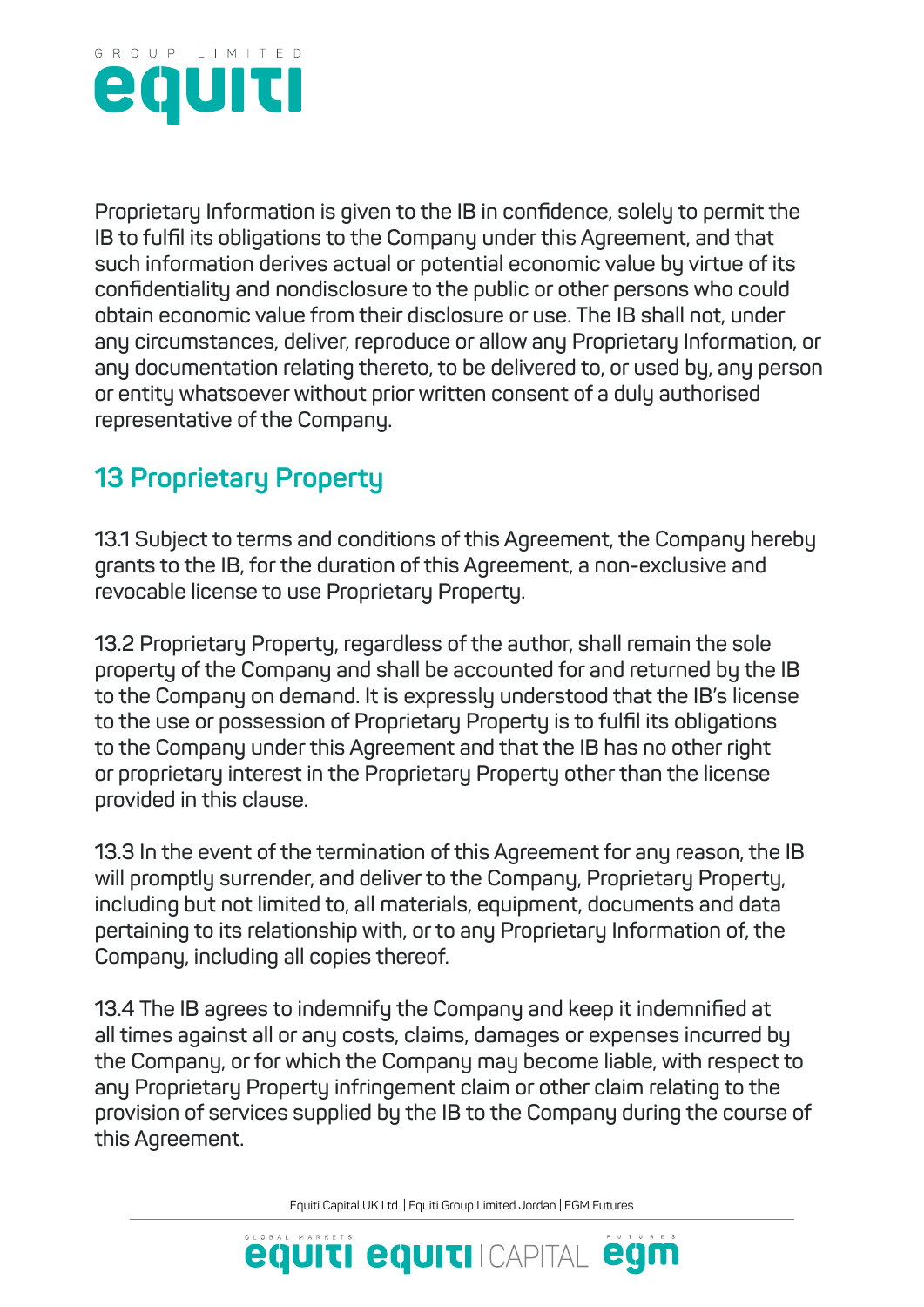

#### **14 Force Majeure**

**14.1 The Company may, in its reasonable opinion, determine that a Force Majeure Event exists, in which case the Company will, in due course, take reasonable steps to inform the IB. A Force Majeure Event includes without limitation any act, event or occurrence (including, without limitation, Market Disruption, acts or restraints of government(s) or public authorities, war, derelict weapons of war, nuclear, radioactive, biological, chemical, biochemical or electromagnetic weapons or contamination, revolution, strikes, lock-outs or other forms of industrial action, fire, flood, natural disaster, explosion, unavoidable accidents, terrorist action, failure of a utility service or transport network, the suspension or limitation of trading by any execution venue, or any breakdown, failure, defective performance or malfunction of any telecommunications, settlement or other equipment or systems**

**If the Company determines in its reasonable opinion that a Force Majeure Event exists (without prejudice to any other rights under this Agreement) the Company may without prior Written Notice and at any time take or omit to take all such actions as the Company deems to be reasonably appropriate in these circumstances.**

#### **15 Miscellaneous**

**15.1 In the event that a situation arises that is not covered under this Agreement, the Company will resolve the matter on the basis of good faith and fairness and, where appropriate, by taking such action as is consistent with market practice.**

**15.2 No single or partial exercise of, or failure or delay in exercising any right, power or remedy (under these terms or at law) by the Company shall constitute a waiver by the Company of or impair or preclude any exercise or further exercise of, that or any other right, power or remedy arising under this Agreement or at law.**

**15.3 Any liability of the IB to the Company under this Agreement may in whole or in part be released, compounded, compromised or postponed by the Company in its absolute discretion without affecting any rights in respect of**

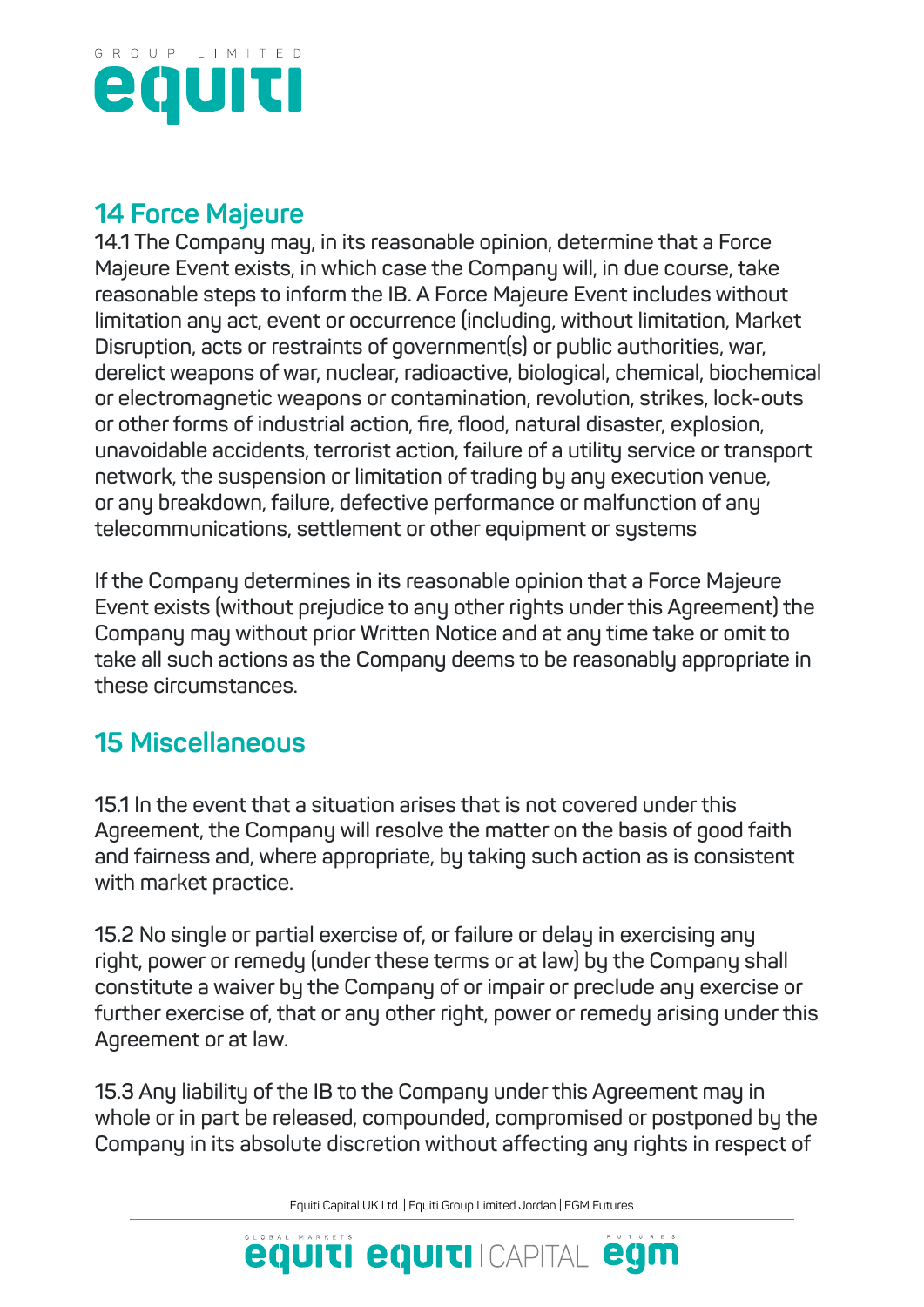

**that or any liability not so waived, released, compounded, compromised or postponed. A waiver by the Company of a breach of any of the terms of this Agreement or of a default under these terms does not constitute a waiver of any other breach or default and shall not affect the other terms. A waiver by the Company of a breach of any of the terms of this Agreement or a default under these terms will not prevent the Company from subsequently requiring compliance with the waived obligation.**

**15.4 The rights and remedies provided to the Company under this Agreement are cumulative and are not exclusive of any rights or remedies provided by law.**

**15.5 The Company may assign the benefit and burden of this Agreement to a third party in whole or in part, provided that such assignee agrees to abide by the terms of this Agreement. Such assignment shall come into effect ten Business Days following the day the IB is deemed to have received notice of the assignment in accordance with this Agreement.**

**15.6 If any term of this Agreement (or any part of any term) shall be held by a court of competent jurisdiction to be unenforceable for any reason then such term shall, to that extent, be deemed severable and not form part of this Agreement, but the enforceability of the remainder of this Agreement shall not be affected.**

**15.7 The IB may not assign, charge or otherwise transfer or purport to assign, charge or otherwise transfer the IB's rights or obligations under this Agreement without prior written consent of the Company and any purported assignment, charge or transfer in violation of this term shall be void.**

**15.8 The IB shall inform the Company of any other business activities entered into by the IB during the term of this Agreement and shall provide the Company with information, as requested, regarding such activity.**

**15.9 This Agreement and any Addendums and Appendices referred to in it, constitute the entire agreement between Parties and supersede all other agreements or arrangements, whether written or oral, express or implied, between Parties or either of them.**

Equiti Capital UK Ltd. | Equiti Group Limited Jordan | EGM Futures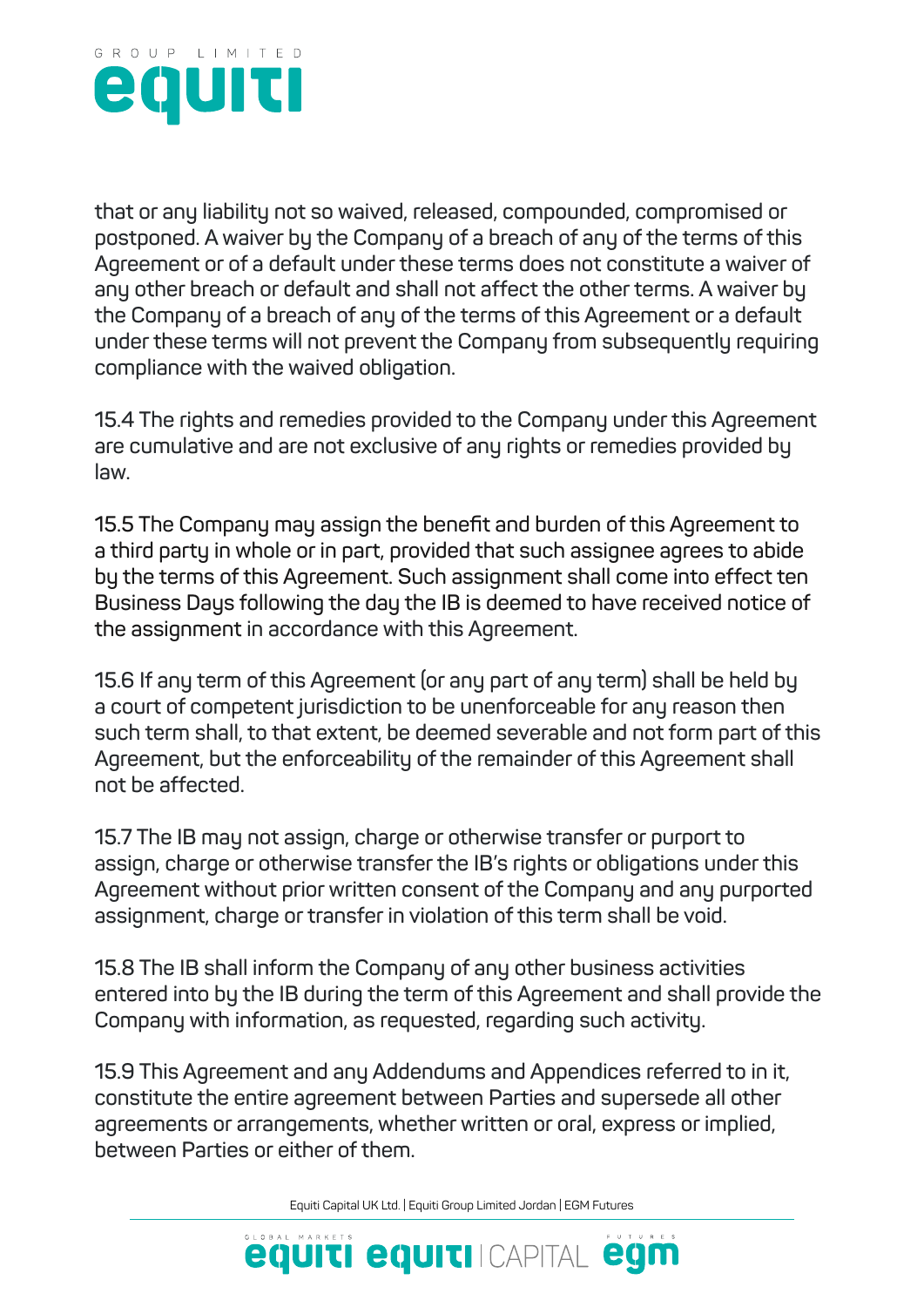

**15.10 The IB agrees to inform the Company about all the facts and circumstances, it becomes aware of, that may result in undesired consequences (risks) for the Company.**

#### **16 No partnership or agency**

**16.1 Nothing in this Agreement creates a partnership or establishes a relationship of principal and agent or any other fiduciary relationship between the Parties. The IB will not represent itself as agent of the Company and the IB will have no authority or power to bind the Company or to contract in the name of or create a liability against the Company.**

# **17 Governing law and jurisdiction**

**17.1 This Agreement shall be construed and the relations between the parties determined in accordance with the laws of The Hashemite Kingdom of Jordan.**

 **Any dispute arising out of or in connection with this Agreement, including any question regarding its existence, validity or termination, or any action taken hereunder, shall be referred to the competent courts of Amman, Jordan which shall have sole and exclusive jurisdiction.**

**17.2 With respect to any proceedings, the IB irrevocably:**

**17.2.1 agrees that the courts of shall have exclusive jurisdiction to determine any proceedings,**

**17.2.2 submits to the jurisdiction of Jordanian courts,** 

**17.2.3 waives any objection which the IB may have at any time to the bringing of any proceedings in any such court, and**

**17.2.4 agrees not to claim that such proceedings have been brought in an inconvenient forum or that such court does not have jurisdiction over the IB.**

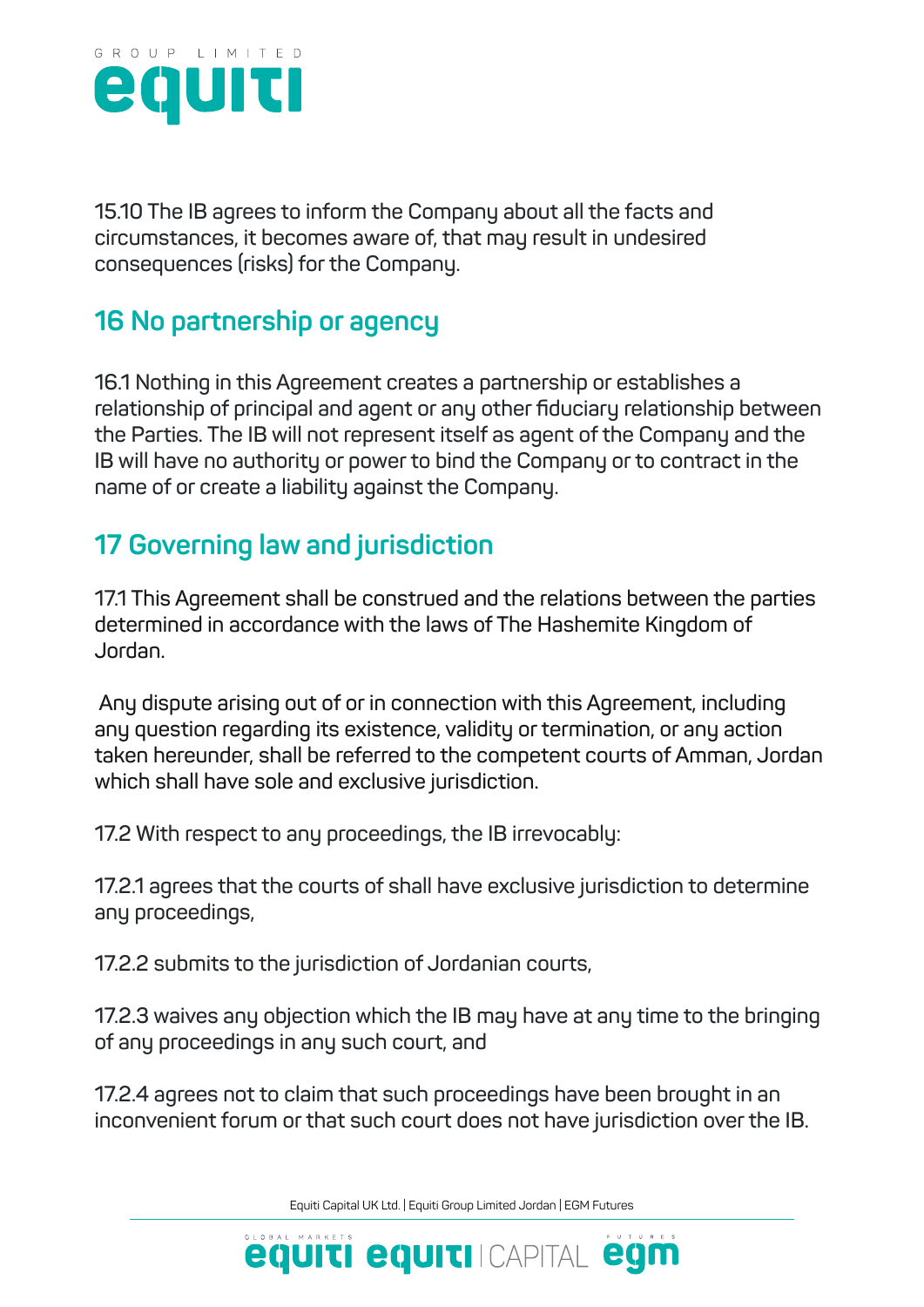

**17.3 Where this Agreement is issued in a language other than English, the English language version shall take precedence in the event of any conflict.**

## **18 Interpretation of Terms**

**18.1 In this Agreement:**

**"Active Client" shall mean a customer introduced by the IB in accordance with clause 6 of this Agreement who has made a minimum of two Completed Transactions during the reporting month.**

**"Affiliate" shall mean in relation to the Company, any entity controlled directly or indirectly, by the Company, any entity that controls directly or indirectly, the Company, or any entity directly or indirectly under common control with the Company. For this purpose, "control" means ownership of a majority of the voting power of the Company or entity.**

**"Application to open a personal/corporate Margin Trading account form" shall mean the "Application to open a personal/corporate Margin Trading account" form completed by the customer when opening a trading account with the Company and accessed through the Website.**

**"Ask" shall mean the higher price in the Quote being the price at which the customer may buy.**

**"Balance" shall mean the total financial result of all Completed Transactions and depositing/withdrawal operations on the trading account.**

**"Base Currency" shall mean the first currency in the Currency Pair against which the customer buys or sells the Quote Currency.**

**"Bid" shall mean the lower price in the Quote being the price at which the customer may sell.**

 **"Completed Transaction" shall mean two counter deals of the same size (opening a position and closing a position): buy then sell and vice versa.**

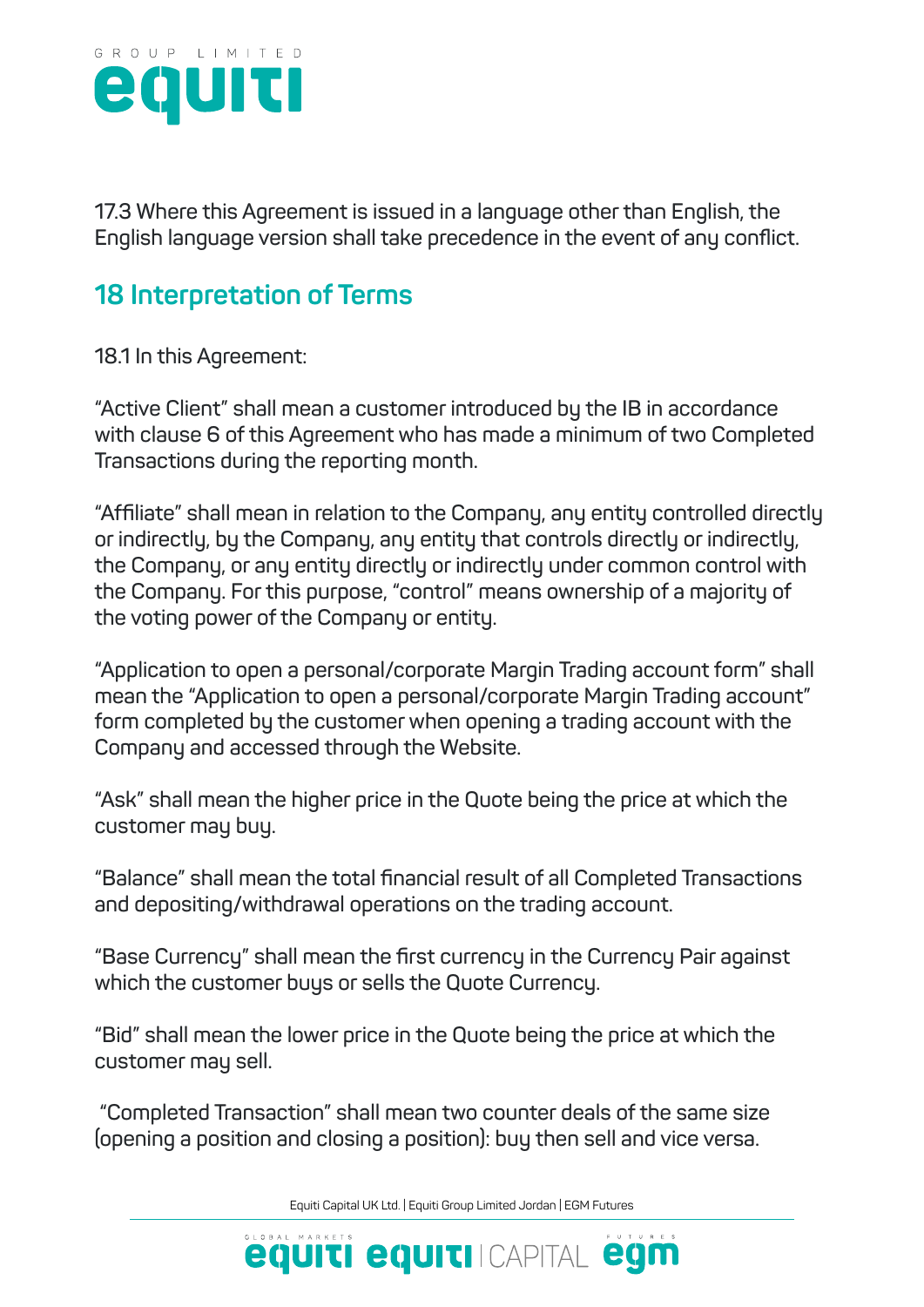

**"Contract for Differences" ("CFD") shall mean a contract, which is a contract for differences by reference to fluctuations in the price of the underlying asset (shares, futures, metals, indices etc.).**

**"Contract Specifications" shall mean principal trading terms (Spread, Initial Margin etc.) for each Instrument.**

**"Currency Pair" shall mean the object of a Transaction based on the change in the value of one currency against the other.**

**"Discretionary Services" shall mean opening/closing positions and/or placing/ modifying/deleting Orders on behalf of a customer on a discretionary basis and any and all other actions that may be undertaken by a customer under the Operative Agreements that the IB carries out on the customer's behalf.**

**"Effective Date" shall be the date upon which the Parties enter into this Agreement.**

**"Existing Customer" shall mean:**

**a) a customer who already had a trading account with the Company at the moment when the IB solicited the customer for the first time, or**

**b) a Prospective customer who has been introduced by the IB and has opened a trading account with the Company.**

**"Force Majeure Event" shall have the meaning as set out in clause 14.**

**"JSC" shall mean the Jordan Securities Commission.**

**"Initial Margin" shall mean the margin required by the Company to open a position. The details for each Instrument are in the Contract Specifications.**

**"Intellectual Property Rights" shall mean patents, rights to inventions, copyright and related rights, moral rights, trademarks, trade names and domain names, website content, rights in get-up, rights in goodwill or to sue for passing off, rights in designs, rights in computer software, database**

Equiti Capital UK Ltd. | Equiti Group Limited Jordan | EGM Futures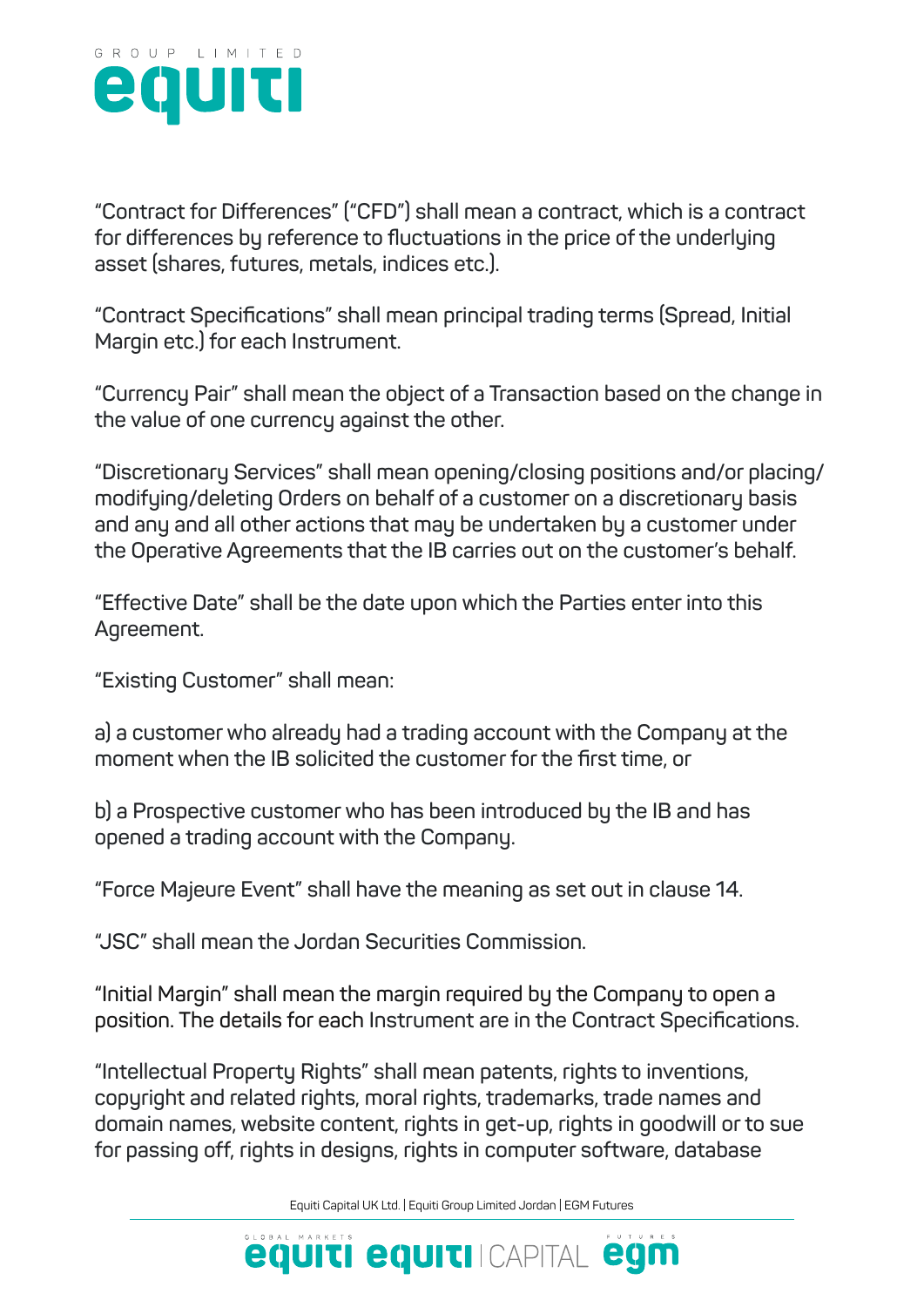

**rights, rights in confidential information (including know-how and trade secrets) and any other intellectual property rights, in each case whether registered or unregistered and including all applications (or rights to apply) for, and renewals or extensions of, such rights and all similar or equivalent rights or forms of protection which may now or in the future subsist in any part of the world.**

**"Instrument" shall mean any Currency Pair or Contract for Differences.**

**"Long Position" shall mean a buy position that appreciates in value if market prices increase. In respect of Currency Pairs: buying the Base Currency against the Quote Currency.**

**"Margin Trading" shall mean such trading when the customer may make Transactions having far less funds on the trading account in comparison with the transaction size.**

**"Necessary Margin" shall mean the margin required by the Company to maintain Open Positions. The details for each Instrument are specified in the Contract Specifications.**

**"Open Position" shall mean a Long Position or a Short Position which is not a Completed Transaction.**

**"Operative Agreements" shall mean the agreements entered into by the customer and the Company that govern all trading activity of the customer. Operative Agreements consist of the client agreement, including in each case any addendums thereto and the risk disclosure notice, accessible through the Website as the same may be amended from time to time.**

**"Order" shall mean an instruction from the customer to the Company to open or close a position when the price reaches the Order Level.**

**"Order Level" shall mean the price indicated in the Order.**

**"Quote" shall mean the information of the current price for a specific Instrument, in the form of the Bid and Ask prices.**

Equiti Capital UK Ltd. | Equiti Group Limited Jordan | EGM Futures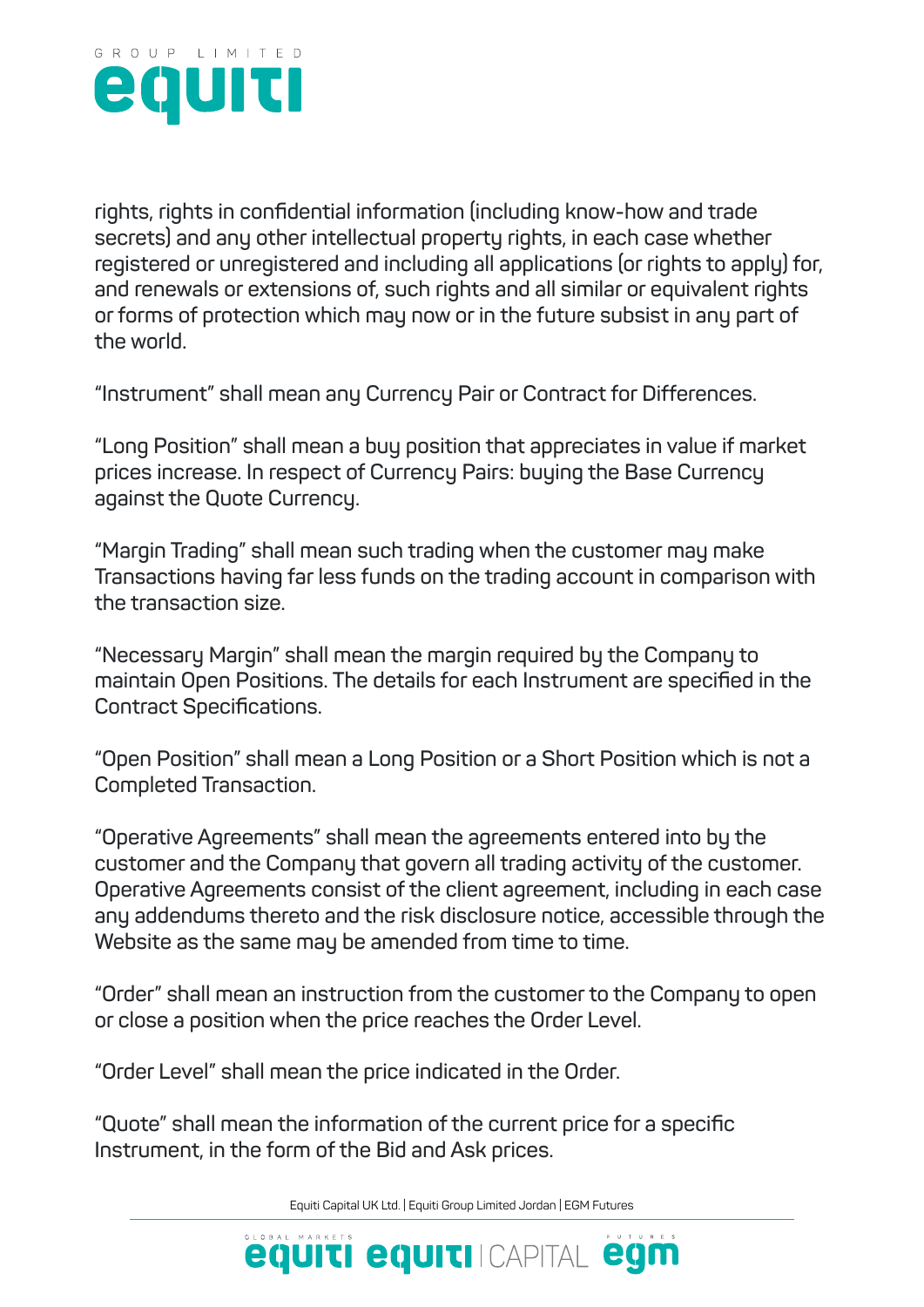

**"Quote Currency" shall mean the second currency in the Currency Pair which can be bought or sold by the customer for the Base Currency.**

**"Pip" shall mean the numerical value of the last, or right-most, digit of a Quote.**

**"Principal" shall mean an individual who is:**

**a) a sole proprietor of a sole proprietorship;**

**b) a general partner of a partnership;**

**c) a director, president, chief executive officer, chief operating officer or chief financial officer of a corporation, limited liability company or limited partnership;**

**d) a manager, managing member or a member vested with the management authority for a limited liability company or limited liability partnership.**

**"Promotional Material" shall mean any communication that relates to the Company or its services made to or directed at, or that relates in any way to the solicitation of a Prospective Customer or a transaction in an Existing Customer's trading account. Promotional Material includes, but is not limited to, published written texts, training materials, advertisements, market analysis, research reports, correspondence to Existing Customers or Prospective Customers, newsletters and generally anything written that assists in the solicitation process.**

**"Proprietary Information" shall mean information, including, but not limited to, trade secrets, formulae, methods techniques, confidential information, computations, knowledge, data or other information of either Party relating to software products, trading platform, trade routing systems, counterparties, processes, know-how, marketing, merchandising, selling ideas, selling concepts or other confidential information, forecasts, marketing plans, strategies, pricing strategies, computer programs, copyrightable materials, finances or other subject matter pertaining to any of the Parties' business, or any of its clients, customers, consultants, suppliers or affiliates, which either**

Equiti Capital UK Ltd. | Equiti Group Limited Jordan | EGM Futures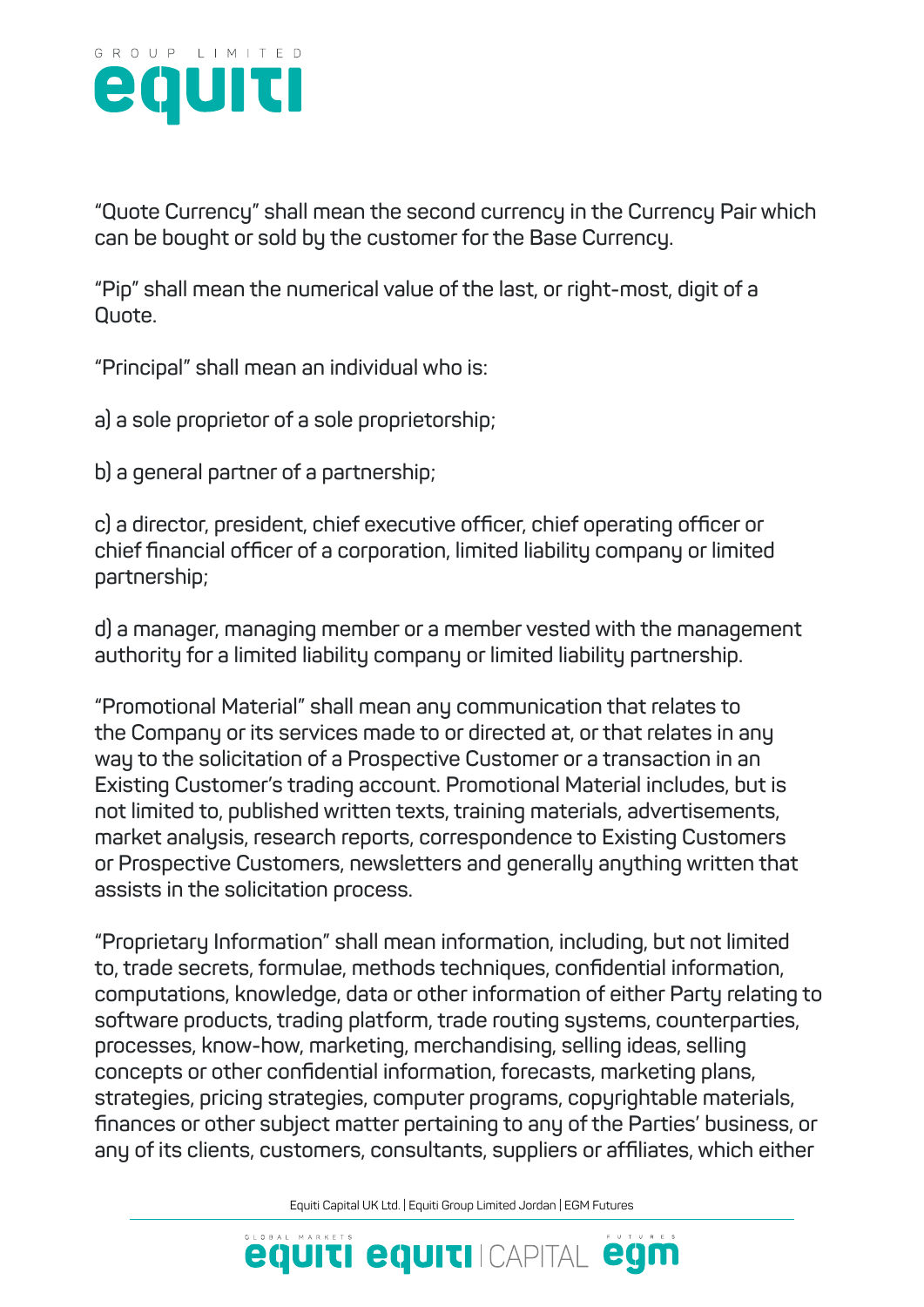

**Party may produce, use, view or otherwise acquire during the relationship created by this Agreement.**

**"Proprietary Property" shall mean any property, including, but not limited to, Intellect Property Rights, records, forms, trade literature, newsletters, market reports, articles, computer software and any reproduced copies or negatives thereof, and any Proprietary Information or such other information reflected or contained therein, provided and furnished by the Company or otherwise obtained by the IB during the relationship created by this Agreement.**

**"Prospective Customer" shall mean an individual or an entity which does not have an account with the Company.**

**"Short Position" shall mean a sell position that appreciates in value if market prices fall. In respect of Currency Pairs: selling the Base Currency against the Quote Currency.**

**"Spread" shall mean the difference between Bid and Ask.**

**"Transaction" shall mean any contract or transaction entered into or executed by the customer or on behalf of the customer arising under the Operative Agreements.**

**"Website" shall mean the Company's website at http://www.equiti.com or such other website as the Company may maintain from time to time for access by customers.**

**"Written Notice" shall have the meaning set out in clause 8.**

**18.2 All references to a statutory provision include references to:**

**18.2.1 any statutory modification, consolidation or re-enactment of it, whether before or after the date of this Agreement, for the time being in force;**

**18.2.2 all statutory instruments or orders made pursuant to it; and**

Equiti Capital UK Ltd. | Equiti Group Limited Jordan | EGM Futures